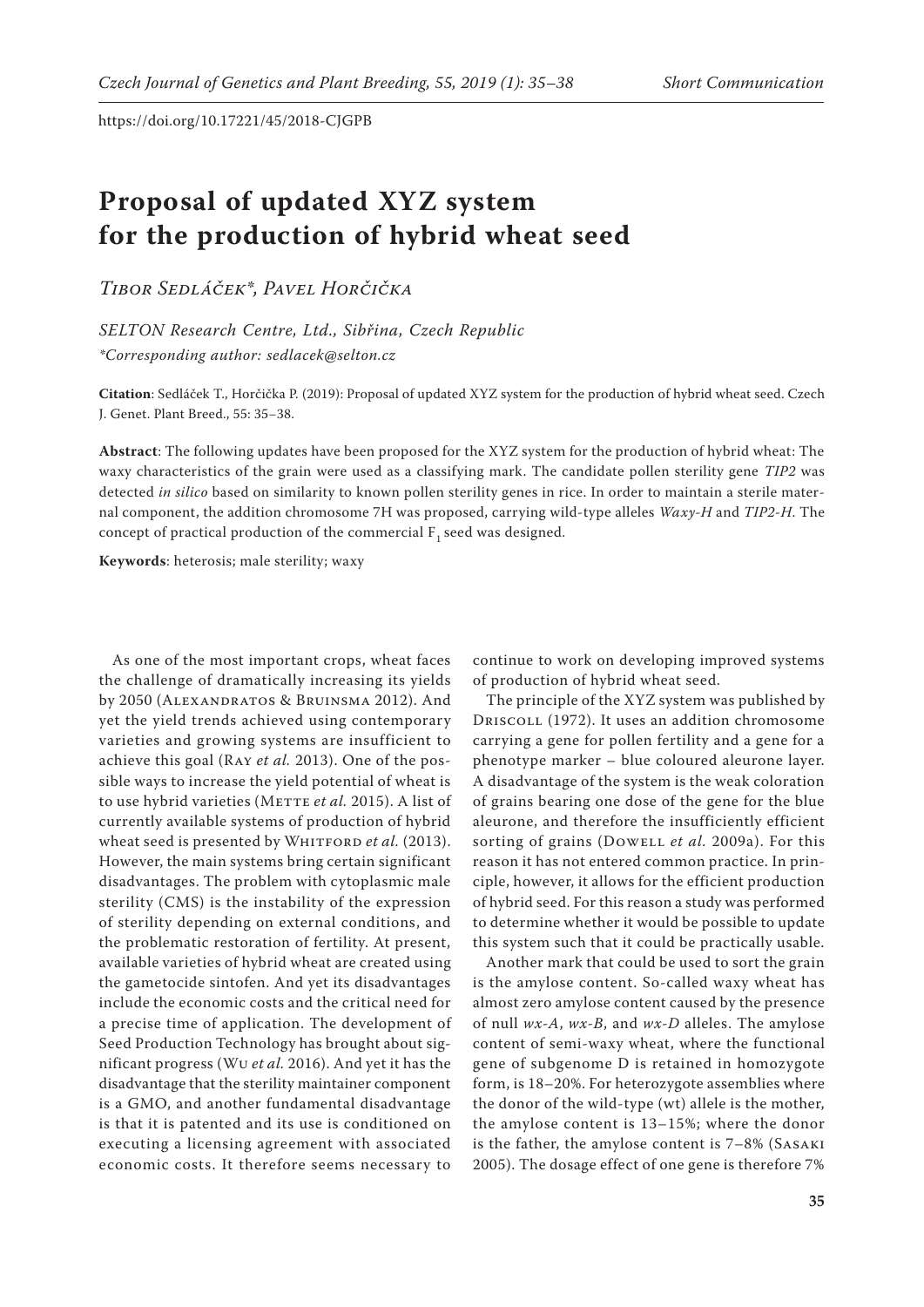amylose. The individual genetic combinations create discrete classes, whereas effective sorting using single kernel near-infrared spectroscopy has been published (Dowell *et al.* 2009b).

Rice is a model plant for wheat and can serve for identifying orthologs of sensitive genes. From the RAP-DB database (Sakai *et al.* 2013), candidate genes were selected according to the key words "malesterility", "tapetum", "pollen". On the basis of similarity their orthologs in the wheat genome were sought (Mayer *et al*. 2014) on the set of chromosome 7. To design a system of production of hybrid seed with the use of waxy markers, the ortholog of the gene *TIP2* may be used (RAP-DB locus *Os01g0293100*), which is the smallest distance from the locus of waxy, namely 33 669 kb for chromosome 7D. The *TIP2* gene has the role of primary switch in the early development of the anther. Its knockout causes recessive pollen sterility, whereas the heterozygote status is sufficient for renewal of pollen fertility (Fu *et al.* 2014).

For the option of the differentiating waxy grains carrying the pollen sterile gene *TIP2*, it is possible to use the line of wheat with the addition chromosomes of barley (Islam *et al.* 1981), specifically the addition chromosome 7H available in the JIC Seedstor database (Horler *et al.* 2018) under WPGS number #28375. This chromosome carries the fertile allele

of the gene *HORVU7Hr1G024790.4* (BARLEX database, Colmsee *et al.* 2015), which is an ortholog of the *TIP2* gene and performs the same function. It also carries the wt allele of the *Waxy* gene (HOR-VU7Hr1G012380.5). The presence of the wt alleles of the *Ph2* locus (SUTTON *et al.* 2003) ensures that the *Waxy* and *TIP2* genes will not recombine with the *waxy* and *tip2* of wheat. For the purposes of producing hybrid seeds of wheat, the following is created: – a maternal sterile component (M) carrying the homozygote genes *wx-A*, *wx-B*, *wx-D*. The donors of these genes are described by GRAYBOSCH (1998); molecular markers for their selection are also available (Saito *et al.* 2010). It also carries the homozygote knockout genes *tip2-A*, *tip2-B*, *tip2-D*. *TIP2* genes may be effectively knocked out using the CRISPR-Cas9 technique (Shan *et al.* 2014).

- the line of the maintainer of the sterile maternal line (N) which is isogenic to line M whereas it also contains the monosomic addition of chromosome 7H with the *wt* allele of the *Waxy* gene (*Wx-H*) and the *wt* allele of the *TIP2* gene (*TIP2-H*). A line created in this manner is pollen fertile and produces a grain of a semi-waxy character with amylose content of approx. 7%.
- the paternal line  $(O)$  is created by a line of wheat with the *wt* alleles of the gene *Wx-A*, *Wx-B*, *Wx-D*,



Figure 1. Schematic proposal of updated XYZ system for the production of hybrid wheat seed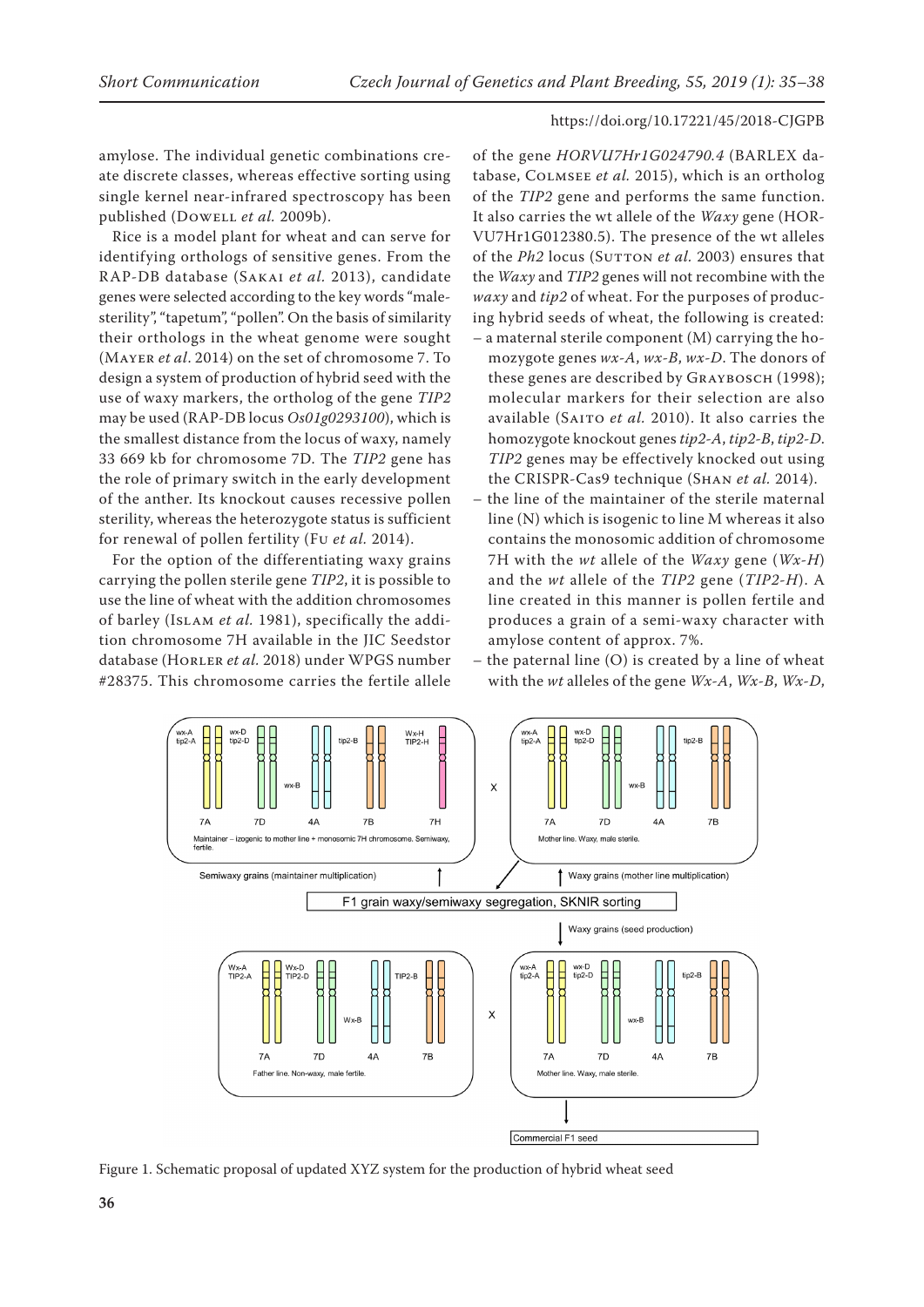*TIP2-A*, *TIP2-B*, and *TIP2-D*. For the purposes of producing hybrid seed it seems appropriate when the paternal line anthesis is several days later than the line M, it is higher and has an anther extruding character.

Production of hybrid seed takes place in the following manner:

(A) Multiplication of components. Line M is sown in parallel rows with line N. During anthesis, fertile N pollinates the sterile M. The monosomic addition of 7H is spread only to part of the pollen grains. The harvested grain of line M is therefore a blend of lines M and N. The mixture is separated using SKNIR into waxy (M) and semi-waxy (N) parts. The sorted grain forms seed for further multiplication of components and production of commercial hybrid seed. The paternal line is multiplied in the conventional manner.

(B) Production of hybrid seed. Line M is planted in parallel rows with line O. During anthesis, fertile O pollinates sterile M. The harvested grain of line M forms the commercial hybrid seed. An overview of the design is given by Figure 1.

In terms of costs and labour requirements of hybrid components development relative to XYZ, proposed system is more difficult. Driscoll's XYZ system was based on a single locus for sterility as well as a single seed colour locus. When backcrossed to desired mother line, required sterility gene and seed colour gene will be presented in 25% of pedigree. Proposed system uses three recessive male sterility genes, three seed marker genes and 7H chromosome addition, distributed in five linkage groups. When backcrossed to mother line, required sterility genes, seed marker genes and 7H chromosome addition will be presented in less than 3% of pedigree. This would require more extensive backcrossing and exact tracking of required genes using molecular markers. But when developed, hybrid seed production will be comparable to XYZ.

To distinguish presented proposal from the XYZ system, we suggest designating this as the "MNO" system. The design is freely available to interested parties for further development and commercial use.

*Acknowledgments*. This work was supported by Ministry of Agriculture of the Czech Republic (Project No. RO2018).

## **References**

Alexandratos N., Bruinsma J. (2012): World Agriculture Towards 2030/2050: the 2012 Revision. ESA Working Paper No. 12-03. Rome, FAO.

- Colmsee Ch., Beier S., Himmelbach A., Schmutzer T., Stein N., Scholz U., Mascher M. (2015): BARLEX – the Barley Draft Genome Explorer. Molecular Plant, 8: 964–966.
- Dowell F.E., Maghirang E.B., Baenziger P.S. (2009a): Automated single-kernel sorting to select for quality traits in wheat breeding lines. Cereal Chemistry, 86: 527–533.
- Dowell F.E., Maghirang E.B., Graybosch R.A., Berzonsky W.A., Delwiche S. R. (2009b): Selecting and sorting waxy wheat kernels using near-infrared spectroscopy. Cereal Chemistry, 86: 251–255.
- Driscoll C.J. (1972): XYZ system of producing hybrid wheat. Crop Science, 12: 516–517.
- Fu Z., Yu J., Cheng X., Zong X., Xu J., Chen M., Li Z., Zhang D., Liang W. (2014): The rice basic helix-loop-helix transcription factor TDR INTERACTING PROTEIN2 is a central switch in early anther development. The Plant Cell, 26: 1512–1524.
- Graybosch S.A. (1998): Waxy wheats: origin, properties, and prospects. Trends in Food Science and Technology, 9: 135–142.
- Horler R.S.P., Turner A.S., Fretter P., Ambrose M. (2018): SeedStor: A germplasm information management system and public database. Plant and Cell Physiology, 59: e5.
- Islam A.K.M.R., Shepherd K.W., Sparrow D.H.B. (1981): Isolation and characterization of euplasmic wheat-barley chromosome addition lines. Heredity, 46: 161–174.
- Mayer K.F.X., Rogers J., Doležel J., Pozniak C., Eversole K., Feuillet C., Gill B., Friebe B., Lukaszewski A.J., Sourdille P., Endo T.R., Kubaláková M., Číhalíková J., Dubská Z., Vrána J., Šperková R., Šimková H., Febrer M., Clissold L., McLay K., Singh K., Chhuneja P., Singh N.K., Khurana J., Akhunov E., Choulet F., Alberti A., Barbe V., Wincker P., Kanamori H., Kobayashi F., Itoh T., Matsumoto T., Sakai H., Tanaka T., Wu J., Ogihara Y., Handa H., Maclachlan P.R., Sharpe A., Klassen D., Edwards D., Batley J., Olsen O.-A., Sandve S.R., Lien S., Steuernagel B., Wulff B., Caccamo M., Ayling S., Ramirez-Gonzalez R.H., Clavijo B.J., Wright J., Pfeifer M., Spannagl M., Martis M.M., Mascher M., Chapman J., Poland J.A., Scholz U., Barry K., Waugh R., Rokhsar D.S., Muehlbauer G.J., Stein N., Gundlach H., Zytnicki M., Jamilloux V., Quesneville H., Wicker T., Faccioli P., Colaiacovo M., Stanca A.M., Budak H., Cattivelli L., Glover N., Pingault L., Paux E., Sharma S., Appels R., Bellgard M., Chapman B., Nussbaumer T., Bader K.C., Rimbert H., Wang S., Knox R., Kilian A., Alaux M., Alfama F., Couderc L., Guilhot N., Viseux C., Loaec M., Keller B., Praud S. (2014): A chromosome-based draft sequence of the hexaploid bread wheat (*Triticum aestivum*) genome. Science, 345: 1251788.
- Mette M.F., Gils M., Longin C.F.H., Reif J.C. (2015): Hybrid breeding in wheat. In: Ogihara Y., Takumi S., Handa H.